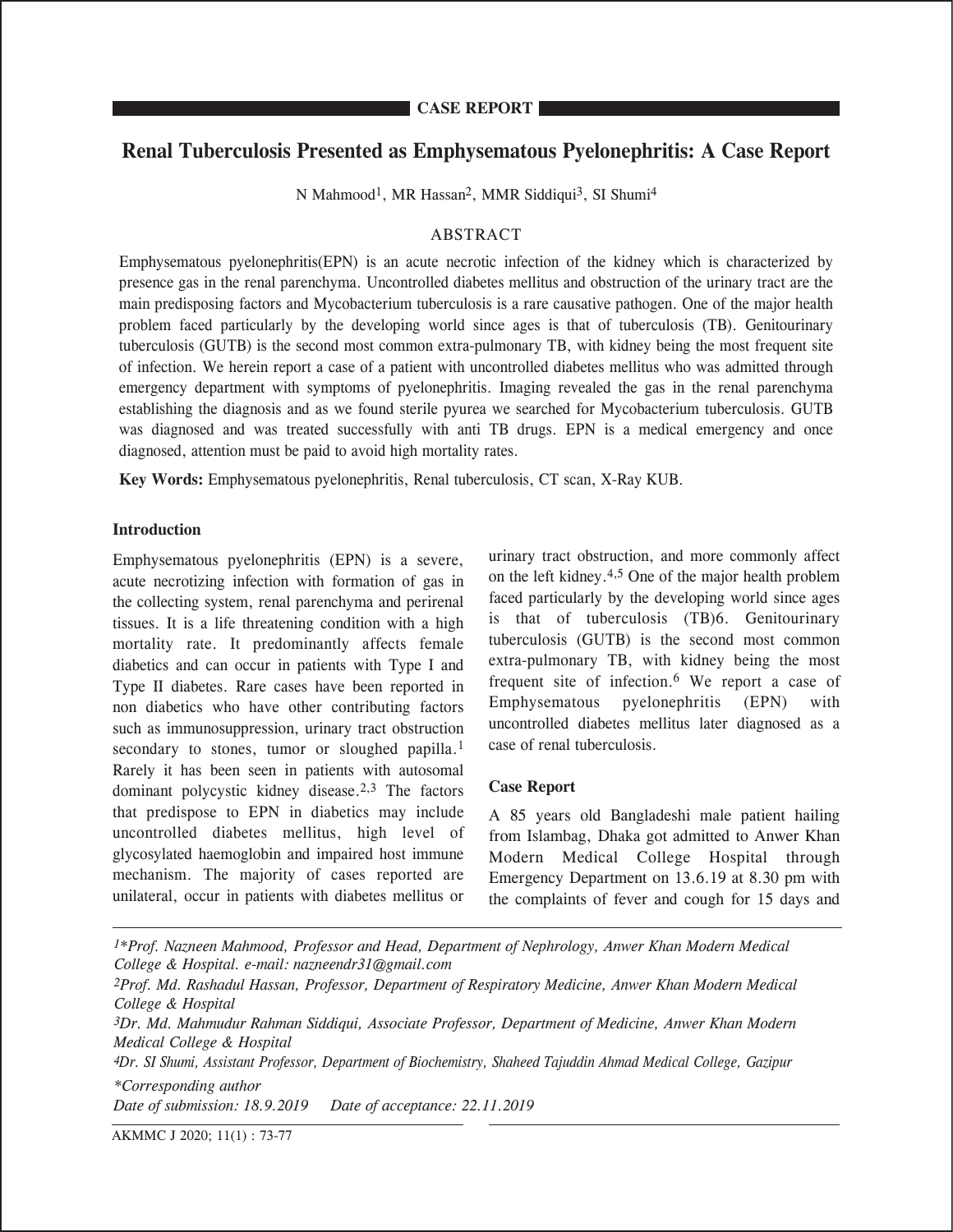difficulty in micturition, frequency, urgency, high colour urine and loin pain for 4 days. He had no previous significant history. He is known a case of Diabetes mellitus for 5 years. On clinical examination temperature was raised and renal angle tenderness was present on left side. He had H/O partial gastrectomy with gastrojejunostomy 30 years back. After all lab investigations(Table 1) he was diagnosed as a case of Renal tuberculosis leading to Emphysematous pyelonephritis with Pulmonary tuberculosis with Diabetes mellitus with mild renal impairment. Anti TB drugs were started and Insulin was added to control diabetes. Patient started recovering clinically and follow up X-ray after 1 and half months showed, no gas in the renal area and in Gene X-pert of urine and sputum, MTB not detected. The patient was discharged from the hospital with anti TB drugs for 8 months and Insulin and advised to come for follow up in the Out Patient Department.

### **Table - I:** The Patient's laboratory results

|  |  | N Mahmood. MR Hassan. MMR Siddiqui et al. |  |
|--|--|-------------------------------------------|--|

| 7.  | Serum Electrolytes                                    |                                                                                                                                                                                                                                           |
|-----|-------------------------------------------------------|-------------------------------------------------------------------------------------------------------------------------------------------------------------------------------------------------------------------------------------------|
|     | Sodium $(Na+)$                                        | 126 mmol/L                                                                                                                                                                                                                                |
|     | Potassium $(K+)$                                      | $2.8$ mmol/L                                                                                                                                                                                                                              |
|     | Chloride (Cl-)                                        | $96 \text{ mmol/L}$                                                                                                                                                                                                                       |
|     | Bicarbonate $(HCO3+)$                                 | $26 \text{ mmol/L}$                                                                                                                                                                                                                       |
| 8.  | SGPT                                                  | 69 U/L                                                                                                                                                                                                                                    |
| 9.  | Serum Bilirubin                                       | $0.40$ mg/dl                                                                                                                                                                                                                              |
| 10. | Serum Alkaline Phosphatse                             | 103 U/L                                                                                                                                                                                                                                   |
| 11. | <b>GGT</b>                                            | $61$ U/L                                                                                                                                                                                                                                  |
| 12. | Serum Total Protein                                   | $60 \text{ gm/L}$                                                                                                                                                                                                                         |
| 13. | Serum Albumin                                         | $24$ gm/L                                                                                                                                                                                                                                 |
| 14. | Serum Globulin                                        | $36$ gm/L                                                                                                                                                                                                                                 |
| 15. | Serum Magnesium                                       | $2.03$ mmol/L                                                                                                                                                                                                                             |
| 16. | Serum Uric Acid                                       | $2.2$ mg/dl                                                                                                                                                                                                                               |
| 17. | $HbA_{1C}$                                            | 9.1%                                                                                                                                                                                                                                      |
| 18. | Serum Vitamin D3                                      | $10.3$ ng/ml                                                                                                                                                                                                                              |
| 19. | Parathyroid Hormone                                   | 136.90 pg/ml                                                                                                                                                                                                                              |
| 20. | Plain X-ray KUB                                       | Gas filled left renal<br>region consistent with                                                                                                                                                                                           |
|     |                                                       | left Emphysematous<br>Pyelonephritis<br>(Fig: 1)                                                                                                                                                                                          |
| 21. | Ultra-sonogram of whole abdomen echogenic left kidney | Ill defined mixed<br>with evidence of<br>multiple air pockets near<br>the lower pole<br>(Emphysematous<br>Pyelonephritis should be<br>excluded), Chronic<br>Cystitis (UTI) evidence<br>by thick and irregular<br>bladder wall (Fig: 2, 3) |
|     | 22. CT Scan of Renal Urogram                          | Non excretory left<br>kidney with<br>Emphysematous<br>Pyelonephritis and<br>chronic prostatitis (Fig:<br>4, 5)                                                                                                                            |
| 23. | <b>HRCT</b> Chest                                     | Suggestive of bilateral<br>interstitial lung disease,<br>intra-pulmonary<br>fibrosis. Bilateral<br>pulmonary<br>emphysematous change.<br>Left-sided pleural<br>effusion. Sub<br>centimetric mediastinal<br>lymph nodes. $(Fig: 6, 7)$     |

| 1. | CBC (Complete Blood Count)               |                         |  |  |
|----|------------------------------------------|-------------------------|--|--|
|    | Haemoglobin                              | $9.5$ gm/dl             |  |  |
|    | <b>Erythrocyte Sedimentation Rate</b>    | 56 mm in $1st$ hour     |  |  |
|    | TC of White Blood Cell                   | $10.00 \times 10^9$ /I. |  |  |
|    | Neutrophils                              | 78%                     |  |  |
|    | Lymphocytes                              | 13%                     |  |  |
|    | Monocytes                                | 9%                      |  |  |
|    | Eosinophils                              | $1\%$                   |  |  |
|    | <b>Basophils</b>                         | $0\%$                   |  |  |
|    | Red Blood Cells (RBC)                    | 3.79 X $10^{12}$ /L     |  |  |
|    | Platelets                                | 526.00 X $10^9$ /L      |  |  |
|    | Packed Cell Volume                       | 30.20%                  |  |  |
|    | Mean Corpuscular Haemoglobin 25.00 pg/ml |                         |  |  |
| 2. | Blood C/S                                | No growth               |  |  |
| 3. | Urine $R/E$                              |                         |  |  |
|    | Albumin                                  | Trace                   |  |  |
|    | Sugar                                    | $++ +$                  |  |  |
|    | Push Cell                                | Plenty/HPF (High        |  |  |
|    |                                          | Power Field)            |  |  |
|    | <b>RBC</b>                               | $2-3/HPF$               |  |  |
| 4. | Urine $C/S$                              | No growth               |  |  |
| 5. | Serum Creatinine                         | $1.84$ mg/dl            |  |  |
| 6. | <b>Blood Urea</b>                        | 38 mg/dl                |  |  |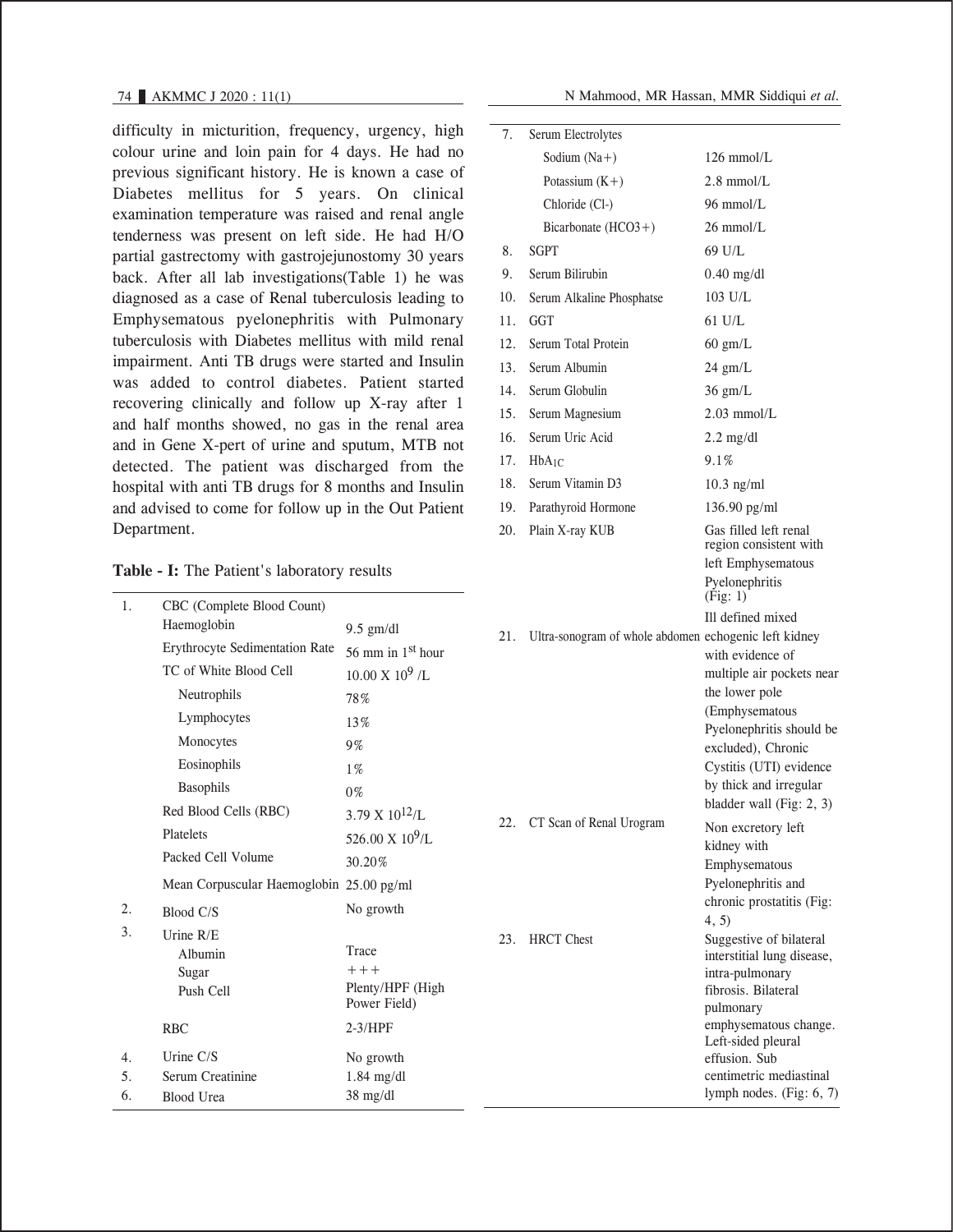| 24. | Fibre optic bronchoscopy    | Cytology                   |
|-----|-----------------------------|----------------------------|
|     |                             | Cytospin smears show       |
| 25. | Bronchoalveolar lavage      | mostly RBCs along with     |
|     |                             | polymorphs, lymphocyts     |
|     |                             | and histocytes including   |
|     |                             | carbon laden histiocytes.  |
|     |                             | No malignant cell is seen. |
|     |                             | C/S-No Growth Fungus       |
|     |                             | (Yeast/mould)-Not found    |
|     |                             | Negative                   |
|     |                             | <b>MTR</b> Detected        |
| 26. | <b>Mantoux Test</b>         | <b>MTB</b> Detected        |
| 27. | Urine for Gene X-pert test  |                            |
| 28. | Sputum for Gene X-pert test | 15U/L                      |
| 29. | Pleural Fluid               | $28$ gm/L                  |
|     | ADA (Adenosine deaminase)   | $230 \text{ mg/dl}$        |
|     | Biochemical-Protein         |                            |
|     | Sugar                       |                            |

**Table - II:** Types of emphysematous pyelonephritis

- **Type-I:** Characterized by parenchymal destruction with either absence of fluid collection of presence of streaky or mottled gas.
- **Type-II:** Characterized as either renal or perirenal fluid collections with bubbly or loculated gas or gas in the collecting system.

**Table-III:** Classification of emphysematous pyelonephritis

**Class 1:** Gas confined to the collecting system

**Class 2:** Gas confined to the renal parenchyma alone

**Class 3A:** Perinephric extension of gas or abcess

**Class 3B:** Extension of gas beyond the Gerota fascia

**Class 4:** Bilateral EPN or EPN in a solitary kidney.



**Fig: 1** 



**Fig: 2**



**Fig: 3**





**Fig: 4 Fig: 5**



**Fig: 6 Fig: 7**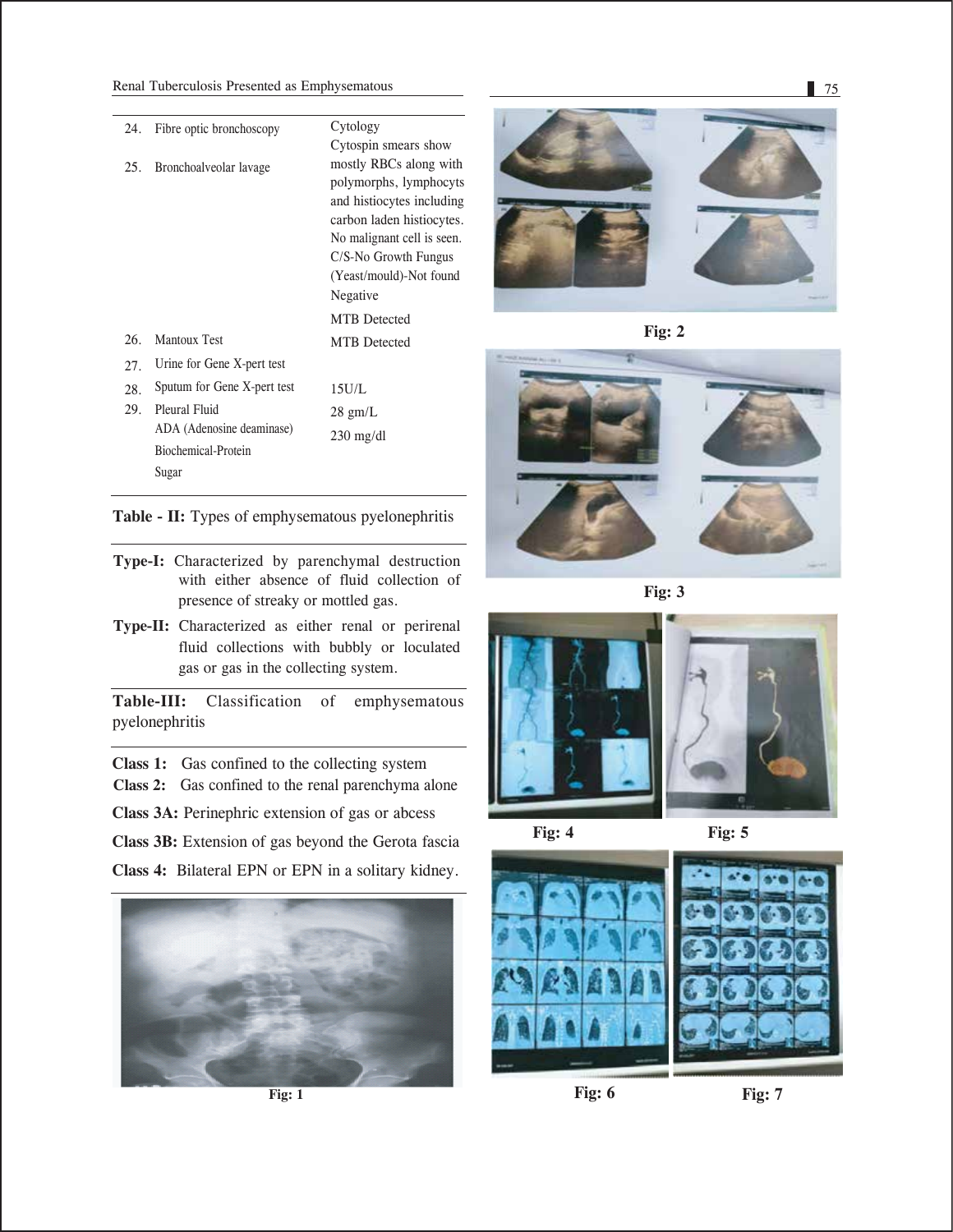## **Discussion**

EPN was first described in 1898, in association with pneumaturia as a result of gas forming pathogens.<sup>7</sup> EPN occurs more than 90% of cases in diabetics with poor glycemic control. Other predisposing factors include urinary tract obstruction, polycystic kidneys, end stage renal disease and immunosuppression.4,5 Pathogenesis of EPN remains unclear, however four factors have been implicated, including gas forming bacteria, high tissue glucose level (favoring rapid bacterial growth), impaired tissue perfusion (Diabetic nephropathy) leading to further compromise of regional oxygen delivery in the kidney resulting in tissue ischemia and a defective immune response due to impaired vascular supply. Intra-renal thrombai and renal infarctions have been claimed to be the predisposing factors in non-diabetic patients.4,5

The main bacteria causing emphysematous pyelonephritis are the classical organism of urinary tract infection. The most common is Escherichia coli. Other bacteria include Klebsiella pneumonia, Proteus mirabilis and Pseudomonas aeruginosa.<sup>8,9</sup> The mean patient age is 55 years old and women outnumber men probably due to their increase susceptibility to urinary tract infections. The left kidney is more frequently involved than the right one4. All the cases reported so far were female patients. But we reported a male patient which was similar to the report of Rafailidis V *et al.*10 In most of the case reported patients age were around 60 years. But our patient was 85 years old which was similar to that reported by Ali M and Barlas NB11. E coli, Klebsiella and Pseudomonas were the common organisms.10,11 But we found a case of EPN due to invasion of Mycobacterium tuberculosis which was different from other studies.

Clinical manifestation of EPN appear to be similar to those encountered in classical cases of upper urinary tract infections. According to Huang and Tseng fever was encountered in 79% of the patients, abdominal and back pain in 71%, nausea and vomiting in 17%, lethargy and confusion in 19%, dyspnea in 13% and shock in 29%.4 However, anaerobic infection is extremely uncommon and data appears to be compatible with those generally reported in the literature.<sup>12-16</sup>

Various imaging techniques can be used to detect gas within the genitourinary system. Ultrasound is insensitive for the diagnosis of renal gas, but useful in diagnosing urinary tract obstruction. It is also a readily available, noninvasive method that is quite useful in the hands of experienced practitioners.<sup>14</sup> Non-contrast CT scan remains the diagnostic method of choice. In addition to showing the presence of gas, it defines the extent of the infection and can diagnose any obstruction.4,5 Two staging systems based on CT findings, have been proposed for prognostic and therapeutic reasons. Wan *et al.* described two types where type-I had a mortality rate of 69% and that of type-II was  $18\%$  (Table-2).<sup>17</sup> Huang and Tseng defined four classes (Table-3).4

The treatment of EPN remains controversial. According to some investigators vigorous resuscitation, administration of antimicrobial agents and control of blood glucose and electrolytes should be followed by immediate nephrectomy.5,8 Huang and Tseng proposed certain therapeutic modalities based upon their radiological classification system.4 For extensive EPN (Classes 3 and 4) without signs of organ dysfunction antibiotic therapy combined with percutaneous catheter placement should be attempted.4 But nephrectomy should be promptly attempted in patients with extensive EPN and signs of organ dysfunction. Risk factors indicating poor prognosis include thrombocytopenia, acute renal failure, disturbance of consciousness and shock. $4,18$ Flagas et al suggested that increased serum creatinine level, disturbance of consciousness and hypotension may need further research to confirm their potential use as risk factors for fetal outcome.<sup>19</sup> Furthermore, their meta-analysis suggest that conservative treatment alone is a risk factor for advance outcome, although one must take into consideration the different scheme, used by the authers of the studies included, when defining terms such as conservative treatment.

## **Conclusion**

In high risk groups, such, as diabetics, presenting with persistent upper urinary tract infection semiology that does not resolve with proper antibiotic treatment, the presence of a severe renal infection should be considered. CT guided percutaneous drainage or open drainage, along with antibiotic treatment, may be a reasonable alternative to nephrectomy. Suspecting genitourinary tuberculosis is very important in a case of emphysematous pyelonephritis. In such cases,